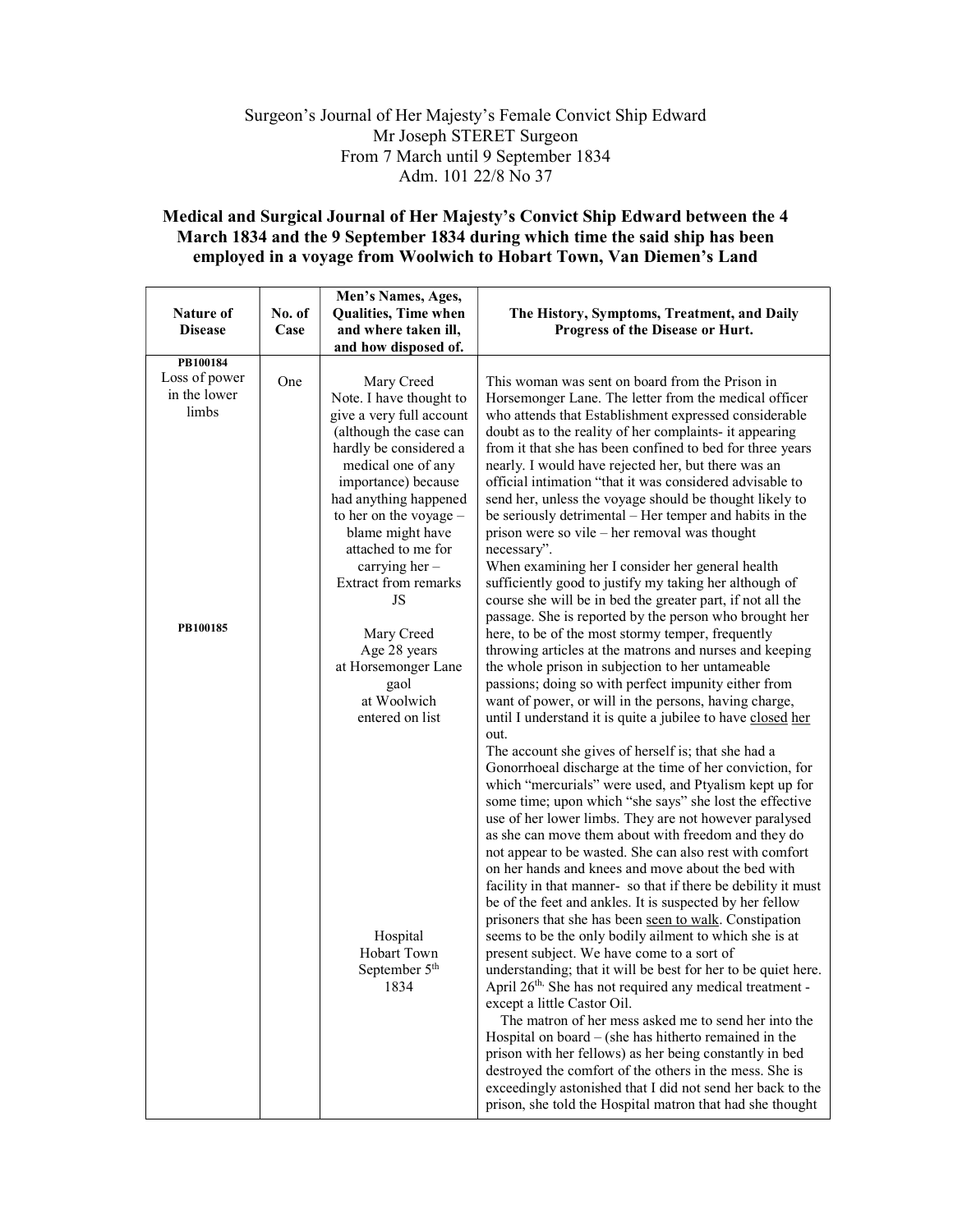|          |  | I would have kept her, they would have had some trouble                    |
|----------|--|----------------------------------------------------------------------------|
|          |  | in getting her clear of the Gaol                                           |
|          |  | . Her general health is good and as yet she behaves                        |
|          |  | well.                                                                      |
|          |  | May 5 <sup>th</sup> It appears that her messmates were so very             |
|          |  | anxious to get rid of her into the Hospital, as she is one                 |
|          |  | of the most expert thieves and "Conveyancers" on board-                    |
|          |  | besides being a good planner of a robbery - on                             |
|          |  | investigating into a case of theft this morning, it is                     |
|          |  | proved that she instigated two young girls into her [plan]                 |
| PB100186 |  | to thieve, and received the booty. She is so cunning that                  |
|          |  |                                                                            |
|          |  | she was prepared for this accusation and had told me this                  |
|          |  | morning that it would be made in order to prejudice me                     |
|          |  | against her, the other women being envious because I                       |
|          |  | was kind to her. She received the information that the                     |
|          |  | evidence against her was conclusive with great coolness                    |
|          |  | merely looking sulky.                                                      |
|          |  | She says her teeth are loose, but upon examination I                       |
|          |  | cannot find them so. Her health is good.                                   |
|          |  | May 15 <sup>th</sup> The poor unfortunate has been most dreadfully         |
|          |  | seasick; with intense headach - She also "Shamed" fits,                    |
|          |  | and faintings in order to get wine of which she says she                   |
|          |  | was allowed half a pint daily in the jail. I do not wonder                 |
|          |  | that she remained in her bed more than two years, when                     |
|          |  | by doing so she got everything she asked for.                              |
|          |  | For the fits and faintings I ordered a blister to the                      |
|          |  |                                                                            |
|          |  | stomach and another to the neck – instead of wine – it is                  |
|          |  | needless to say they were both off, and the fits recovered                 |
|          |  | from in special short time, long before the skin on either                 |
|          |  | part had time to be discoloured.                                           |
|          |  | May 20 <sup>th</sup> After Devine service she asked to be carried up       |
|          |  | on deck where she remained for a couple of hours. She                      |
|          |  | "shamed" Syncope beautifully for a little additional                       |
|          |  | wine, but she spat out the water which was presented to                    |
|          |  | her. She gets wine occasionally and preserved meats                        |
|          |  | twice or thrice a week.                                                    |
|          |  | May 28 <sup>th</sup> Diarrhoea - Haust. Rhei č Tinc Opii g <sup>r</sup> xv |
|          |  | statim                                                                     |
|          |  | Ordered her flour instead of biscuit weight for weight.                    |
|          |  | 29 <sup>th</sup> better; is by no means fond of taking medicine, but       |
|          |  | very fond of complaining.                                                  |
|          |  | Rx Pulveris Rhei gr x                                                      |
|          |  | <b>Magnes</b><br>3s                                                        |
|          |  | 3 fs ft. Haust.<br>Aquae Menth                                             |
|          |  | 31 <sup>st</sup> Diarrhoea ceased                                          |
|          |  | June 8 <sup>th</sup> A storm in the Hospital between Creed and one         |
|          |  | of the women. She uses the most foul, and abusive                          |
|          |  |                                                                            |
|          |  | language with a fluency to me quite astonishing $-$ but the                |
| PB100187 |  | threat of the strait waistcoat and shaving and blistering                  |
|          |  | her head as if she were mad quieted her - This has been                    |
|          |  | the first outbreaking of her temper at least of any                        |
|          |  | consequence.                                                               |
|          |  | June 23 <sup>rd</sup> I put her in Coventry for a week or more. She        |
|          |  | is today in particularly good humour endeavoured to                        |
|          |  | walk across the Hospital with the assistance of the two                    |
|          |  | Hospital girls, and is now busy making a pudding - all                     |
|          |  | this "fine weather" is to get a little more wine- as usual                 |
|          |  | her health continues good, but she is constantly asking                    |
|          |  | for medicines which she seldom, if ever takes. She is                      |
|          |  |                                                                            |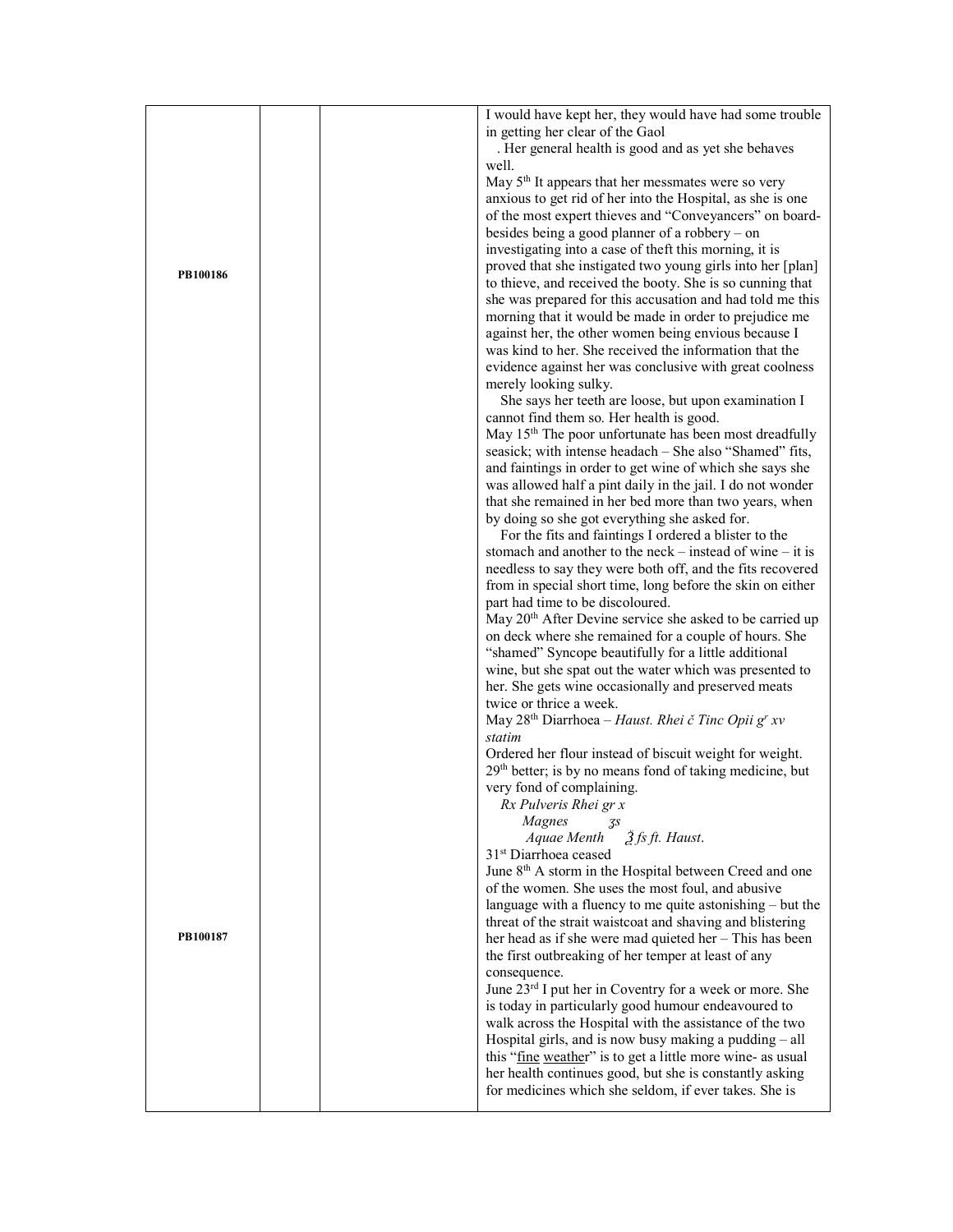| PB100188   |     |                              | dirty in her habits, and occasionally suffers from<br>excoriations about the labia from inattention.<br>Rx Sulphatis Zinci ai<br><i>lb</i> $j$ $ft$ $Lotion$<br>Aqua<br>I have had her removed since the commencement of the<br>warm weather into one of the small cradles in the middle<br>of the Hospital where a screen is put around.<br>July 3rd She is very sulky with me because I will not give<br>her wine every day, and only a gill per day - also that I<br>will not examine some excoriations – but have directed<br>the nurse to do so- they are of no consequence.<br>July 7 <sup>th</sup> Last night she began beating against the deck<br>with a broom handle in order to get a light although it<br>was not the hour to send one into the Hospital $-$ so I did<br>not send one all night. This morning I had her removed<br>bag and baggage into the centre of the after prison. She<br>tried to scratch and kick, and bite the men and I<br>understand frightened some of them, however there she<br>is.<br>8 <sup>th</sup> She contrived to get drunk last night and made a<br>glorious row. I ordered her into a strait waistcoat.<br>12 <sup>th</sup> I have not been near her since Thursday. I<br>understand she says she has lost her voice. I would not<br>be much astonished at this, from the mode in which she<br>exercised her lungs. She complains of Haemoptysis.<br>Bowels not open <i>Ol Ricini</i> $\tilde{Z}$ <i>i</i><br>13 <sup>th</sup> She has sent me a long letter expressing her sorrow<br>and contrition and as usual asking for wine-blankets etc<br>15 <sup>th</sup> She threw the spitting pot at one of the girls heads,<br>and in the evening sent one of the most extraordinary<br>letters of abuse possible to me. This I suppose is because<br>I have not been near her since she was turned out of the<br>Hospital. During the night she exercises her lungs in a<br>manner to show there was nothing wrong either with the<br>lungs or trachea, and that the whole affair of her aphonia<br>was simulation.<br>30 <sup>th</sup> July She has sent a letter of apology and contrition<br>throwing the whole on some of the other women - and as<br>usual asking for more blankets.<br>I have directed the screens to be put up around her, as<br>before, and for her to have another blanket as the weather<br>is cold.<br>23 <sup>rd</sup> August She has gone on pretty well till last night -<br>when she contrived to get drunk and threw the whole<br>after prison into a complete uproar. I ordered her to be<br>sluiced with three buckets of cold salt water - which<br>made her tolerably quiet- this conduct of her's was the<br>more inexcusable as [Wm?] Martin the Master died the<br>evening before- and is not yet committed to the deep.<br>From this time forward she behaved pretty well; and on<br>Friday the 5 <sup>th</sup> September I had the satisfaction of sending<br>her to the care of my friend Dr Scott at Hobart Town. In<br>nearly quite as good health as I had received her. |
|------------|-----|------------------------------|----------------------------------------------------------------------------------------------------------------------------------------------------------------------------------------------------------------------------------------------------------------------------------------------------------------------------------------------------------------------------------------------------------------------------------------------------------------------------------------------------------------------------------------------------------------------------------------------------------------------------------------------------------------------------------------------------------------------------------------------------------------------------------------------------------------------------------------------------------------------------------------------------------------------------------------------------------------------------------------------------------------------------------------------------------------------------------------------------------------------------------------------------------------------------------------------------------------------------------------------------------------------------------------------------------------------------------------------------------------------------------------------------------------------------------------------------------------------------------------------------------------------------------------------------------------------------------------------------------------------------------------------------------------------------------------------------------------------------------------------------------------------------------------------------------------------------------------------------------------------------------------------------------------------------------------------------------------------------------------------------------------------------------------------------------------------------------------------------------------------------------------------------------------------------------------------------------------------------------------------------------------------------------------------------------------------------------------------------------------------------------------------------------------------------------------------------------------------------------------------------------------------------------------------------------------------------------------------------------------------------------------------------------------------------------------------------------------------------------------------------------------------------------------------------------------------------------------------------------------------------------------------------------------------------------------------------------------------------------------------------------------------------------------------------------------------|
| Obstipatio | Two | Eliza Sidnem<br>Age 21 years | May 19 <sup>th</sup> . This girl was one of those who suffered very<br>severely from sea-sickness - which has caused very<br>considerable debility and irritability of the stomach.                                                                                                                                                                                                                                                                                                                                                                                                                                                                                                                                                                                                                                                                                                                                                                                                                                                                                                                                                                                                                                                                                                                                                                                                                                                                                                                                                                                                                                                                                                                                                                                                                                                                                                                                                                                                                                                                                                                                                                                                                                                                                                                                                                                                                                                                                                                                                                                                                                                                                                                                                                                                                                                                                                                                                                                                                                                                                  |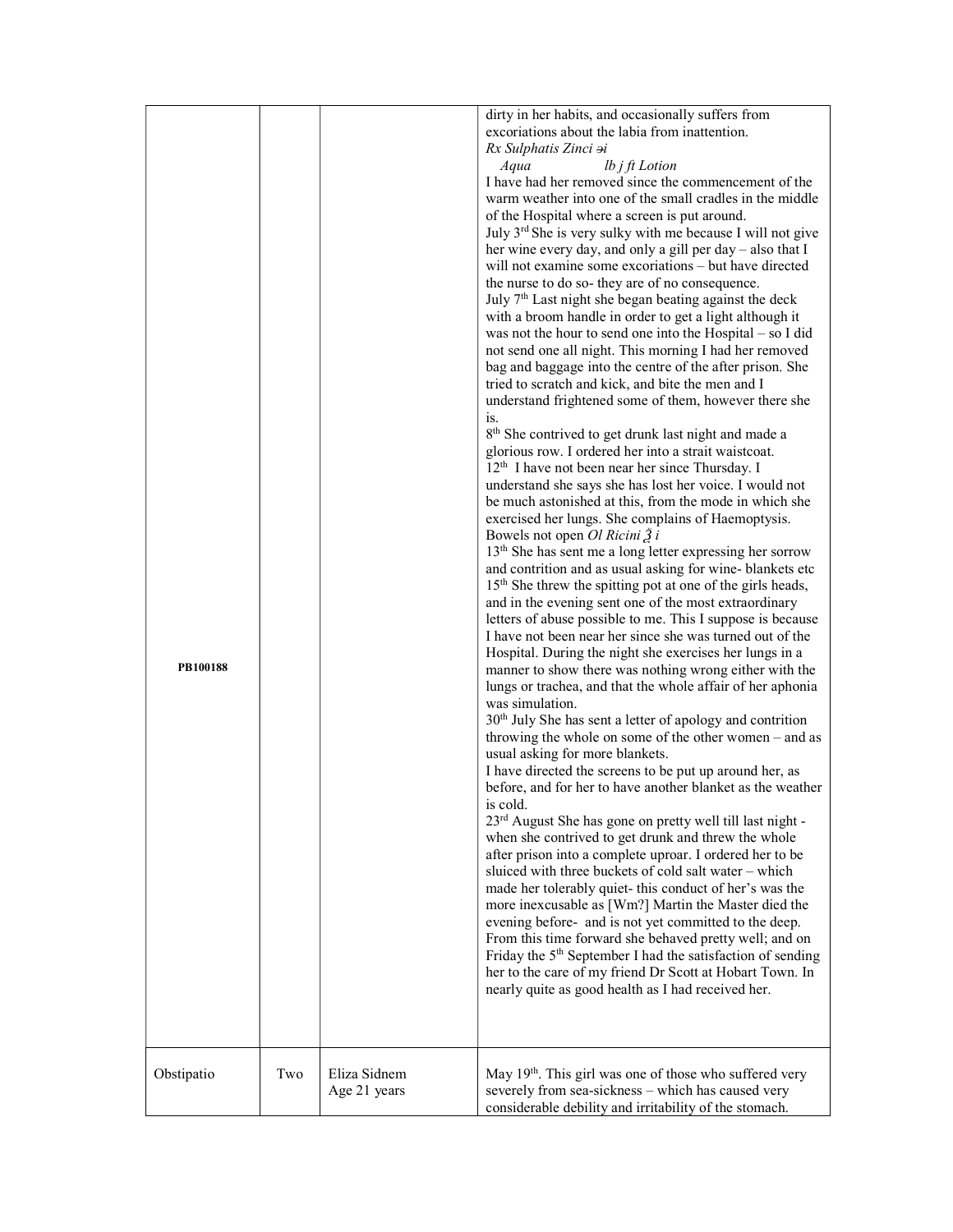| PB100189  |       | May 19th 1834<br>Cured<br>June 10th 1834                             | There is also tendency to Hepatic Derangement to which<br>from her own account she is occasionally subject. Her<br>bowels require constant attention - and this constipated<br>state is at present the most prominent symptom.<br>Pil: Hydrargyri<br>$g^{r} x i j$<br>Extract Colocynth C. xviij<br>ft Pil sex quorum sumat unam nocte - aqer.-<br>Rx Infus Gentianae 3ifs<br>Sulphatis Magnesia 3 Solve ft haustus primo mane<br>sumendus<br>25 <sup>th</sup> Is pretty well but occasionally vomits- and has little<br>appetite.<br>Infus Quassiæ zj ter in die Sumendus<br>31 <sup>st</sup> Is considerable better, her strength very slowly<br>improves – ordered preserved soup, and a little white<br>wine negus.<br>June $5th$ Improves – it is still necessary to attend<br>regularly to the bowels for which purpose I usually order<br>five grains of blue pill at night or Castor Oil.<br>10 <sup>th</sup> June Considers herself quite well.                                                                                                                                                                                                                                                                                                                                                                                                                                                                                                                                                                                                                                                                                                                                                                                                                                                                                                                                                                           |
|-----------|-------|----------------------------------------------------------------------|------------------------------------------------------------------------------------------------------------------------------------------------------------------------------------------------------------------------------------------------------------------------------------------------------------------------------------------------------------------------------------------------------------------------------------------------------------------------------------------------------------------------------------------------------------------------------------------------------------------------------------------------------------------------------------------------------------------------------------------------------------------------------------------------------------------------------------------------------------------------------------------------------------------------------------------------------------------------------------------------------------------------------------------------------------------------------------------------------------------------------------------------------------------------------------------------------------------------------------------------------------------------------------------------------------------------------------------------------------------------------------------------------------------------------------------------------------------------------------------------------------------------------------------------------------------------------------------------------------------------------------------------------------------------------------------------------------------------------------------------------------------------------------------------------------------------------------------------------------------------------------------------------------------------------------|
| Pneumonia | Three | Mary Herring<br>Age 24<br>June 3rd<br>At Sea<br>Cured<br>June $30th$ | This woman has been less and more sea-sick ever since<br>we opened the Western Ocean, latterly she has<br>complained of cough – and to-day she says there is pain<br>of the chest – general- diffused- the pulse and skin have<br>inflammatory characters - she was free from vomiting<br>yesterday but it came on again last night - I need hardly<br>premise that her strength is much reduced.<br>V.S. ad $\frac{3}{2}$ xij<br>Rx Vin. Antimon Žj<br>Liquoris Ammoniæ Acetal Žvj<br>Aqua<br>$\tilde{2}$ <i>i</i> ft mist.<br>Cochleare dua amplum: sumantur ter in die<br>June 4 <sup>th</sup> As yesterday. V.S. ad 2xij<br>Cont''. Mistura, Emplast Lyttæ pector<br>5 <sup>th</sup> Pain is nearly removed, Cough severe, expectoration<br>abundant. Bowels not open.<br>Pil Scammon No ij statim - Sumend<br>Rx. Mistura Camphoræ Žij<br>Trae Digitalis [f] 3i<br>Liquoris Morphiæ Citratis f 3fs ft mist<br>Sumantur $f \tilde{\mathcal{J}}$ fs - ter in die.<br>Monday – pulse $83$ – Cont' medicina<br>Tuesday June 10 <sup>th</sup> Pulse quickened from some unknown<br>cause – nausea and vomiting during the night – has some<br>pain of the Epigastrium - Bowels not open - 12 o'clock<br>has not taken any medicine, but she has been twice<br>purged since this morning - omitted all medicine-<br>Thursday 12 <sup>th</sup> The excitement of Tuesday has gone off -<br>but the pulse continues quick $110 - \text{cough}$ and<br>expectoration.<br>Sumat Trae: Digitalis m v in aqua Ži ter in die ager-<br>14th Saturday. The digitalis was increased yesterday to<br><i>[iij</i> ][ twice/thrice?] each day – to-day to $xxiij$ – it exerts<br>a powerful and beneficial influence over her vascular<br>system – in the evening pulse $80 -$<br>$16th$ Pulse 80 – the Digitalis has not been increased<br>beyond <i>iijx</i> thrice a day. $-$ ordered half diet but no wine<br>19 <sup>th</sup> Quit medicine |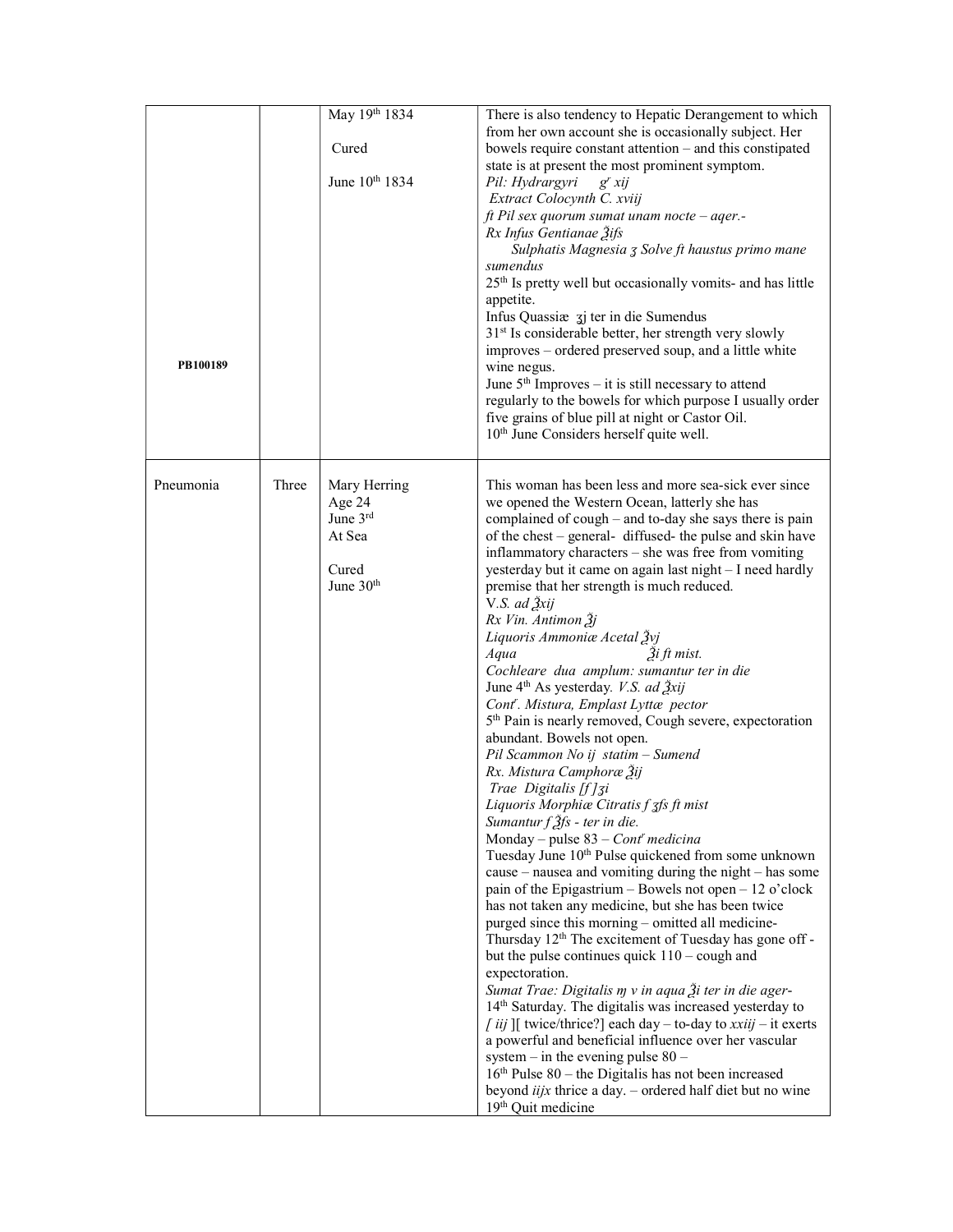| PB100190    |      |                                                                                              | $25th$ Appetite good – pulse regular – debility – the<br>principal complaint.<br>30 <sup>th</sup> Cured<br>This woman was slightly ill again in August for about a<br>week - with pectoral excitement, but not so severe as to<br>require general depletion, a blister and Diaphoretics<br>removed the complaint but it shows there was a tendency<br>to disease of the lungs - She was however very careless<br>of her health.                                                                                                                                                                                                                                                                                                                                                                                                                                                                                                                                                                                                                                                                                                                                                                                                                                                                                                                              |
|-------------|------|----------------------------------------------------------------------------------------------|--------------------------------------------------------------------------------------------------------------------------------------------------------------------------------------------------------------------------------------------------------------------------------------------------------------------------------------------------------------------------------------------------------------------------------------------------------------------------------------------------------------------------------------------------------------------------------------------------------------------------------------------------------------------------------------------------------------------------------------------------------------------------------------------------------------------------------------------------------------------------------------------------------------------------------------------------------------------------------------------------------------------------------------------------------------------------------------------------------------------------------------------------------------------------------------------------------------------------------------------------------------------------------------------------------------------------------------------------------------|
| Pneumonia   | Four | Sarah Tyson<br>Aged 17 years<br>July $4th$<br>1834<br>At Sea<br>July $16th$<br>1834<br>Cured | This is one of the most careless thoughtless girls in the<br>Ship – Her present complaints are entirely occasioned by<br>her exposing herself to rain etc -<br>July 4 <sup>th</sup> Cough, headache and soreness of the Chest -<br>pulse quick and tolerably full – V.S. ad $\tilde{A}$ – Syncope-<br>Liquoris Ammon: Acet<br><u>a.a Žiij</u><br>Aqua<br>$\frac{z}{2i}$<br>$\frac{z}{2}$ ifs<br>Liquoris Antim Tart<br>Træ Scillæ<br>Cochleare magnum Sumendis horis<br>Emplast Lyttæ – pectori<br>5 <sup>th</sup> Very little excitement of the skin but the pulse is an<br>hundred and the cough is troublesome<br>Træ Digitalis m viij in Aqua Ži ter in die<br>$7th$ One of the glands in the anterior part of the left axilla<br>a little swollen and painful – pulse $84$ – Continue the<br>Digitalis – Fomentations to the gland.<br>$9th$ Cynanche Tonsillaris – omit the Digitalis – pulse very<br>little affected. This indisposition has again been owing to<br>carelessness.<br>Pulveris Ipecacuanhæ Comp g' vj<br>g <sup>r</sup> I ft Pulvis - ter in die<br>Pulveris Ipecac:<br>Sumendus.<br>$11th$ Cynanche continue – pain under the ribs of the left<br>side.<br>Pil Scammon ij statim<br>Cont <sup>r</sup> . medicina<br>$13th better - Nihil$<br>16th Is a little debilitated. I have kept her to be for some<br>days.<br>$18th$ Is well. |
| Hæmatamesis | Five | Martha Brooks<br>July4th<br>at Sea<br>Cured                                                  | Swelling and pain of the bosom the glands between the<br>mamma and the axilla on the left side are swollen and<br>painful – but it does not appear to be connected with the<br>manna - she is otherwise not in regular health.<br>C Fomentation<br>Sumantur Hyd: Submur: g' iij                                                                                                                                                                                                                                                                                                                                                                                                                                                                                                                                                                                                                                                                                                                                                                                                                                                                                                                                                                                                                                                                              |
| PB100191    |      |                                                                                              | et post horas tres - Solut Sulph Magnes 3s<br>$5th$ Cont <sup>r</sup> .<br>$6th$ Breast better – has pain in the Hypogastrium – which<br>she attributes to the calculus affection to which she says<br>she is subject - Sand said to be reddish<br>Infus Gentianæ Ži<br>Iodi Carbonatis $-gr$ vj ter in die<br>7 <sup>th</sup> Better. Cont <sup>r</sup> .                                                                                                                                                                                                                                                                                                                                                                                                                                                                                                                                                                                                                                                                                                                                                                                                                                                                                                                                                                                                   |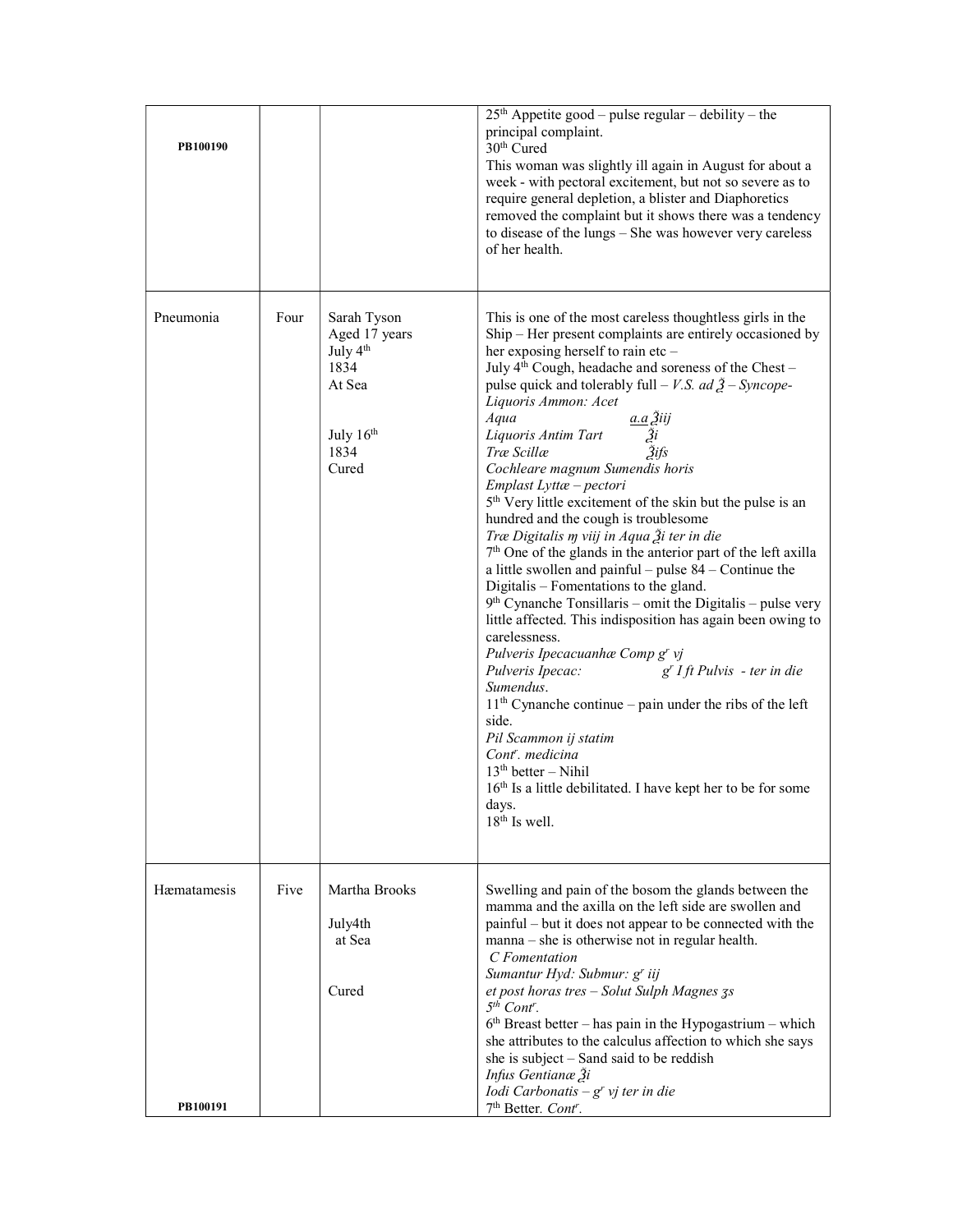|                       |            | July 28 <sup>th</sup><br>Cured                                                                                | 11 <sup>th</sup> . This morning after she arose pretty well; she<br>vomited some blood in clots – dark coloured – and again<br>in the evening – the pulse is quick but soft and she is<br>much frightened.<br>Rx. Sulphates Aluminis $gr$ v<br>micæ panis q.s. ft Pil j ter in die Sumendus<br>Vespere. Hæmatamesis again this afternoon.<br>$12th$ Complains of pain of the Epigastrium not severe –<br>pulse 136 and rather sharp.<br>Cont <sup>r</sup> . Pil.<br>Sumantur m x Træ Digitalis in aqua bis die.<br>14th Digitalis has affected her head with vertigo but the<br>pulse is not reduced, she has not vomited blood sine last<br>report. Pulse 140. Omitr Digitalis and the aluminis<br>Rx. Pil Hydrarg: g' iv<br>Pulvis opii g' fs bis die<br>16 <sup>th</sup> Says she is better, but has still pain. Pulse 135 -<br>Cont <sup>r</sup> . Pil.<br>$17th$ pulse reduced – is better. Omit' Pil ut antea<br>Sumantur - Pil Hydrarg: g' iij nocte<br>$20th$ pulse 80 – still complains of pain of stomach, and<br>head, appetite improves $-$ Cont <sup>r</sup> Oil<br>Emplast Lyttæ epigastrio<br>$22nd$ pain much better - - Cont <sup>r</sup> Pil.<br>28 <sup>th</sup> May be said to be well particularly, as by some<br>means she got drunk in the main prison having gone<br>there with her friends she then (although a little slight<br>creature) commenced a fight with one of the others -at<br>least half as big again – and by all accounts acquitted<br>herself gallantly – for which she is now doing penance in<br>the "Solitary Cell) on low diet.<br>Requiesat in pace. |
|-----------------------|------------|---------------------------------------------------------------------------------------------------------------|----------------------------------------------------------------------------------------------------------------------------------------------------------------------------------------------------------------------------------------------------------------------------------------------------------------------------------------------------------------------------------------------------------------------------------------------------------------------------------------------------------------------------------------------------------------------------------------------------------------------------------------------------------------------------------------------------------------------------------------------------------------------------------------------------------------------------------------------------------------------------------------------------------------------------------------------------------------------------------------------------------------------------------------------------------------------------------------------------------------------------------------------------------------------------------------------------------------------------------------------------------------------------------------------------------------------------------------------------------------------------------------------------------------------------------------------------------------------------------------------------------------------------------------------------------------------------------------------------|
| PB100192<br>Urticaria | <b>Six</b> | Mary Gillard<br>Aged (19) about 23<br>years<br>July 4 <sup>th</sup><br>at Sea<br>Cured<br>July $31st$<br>1834 | An eruption of Urticaria with headache, and drowsiness<br>Sumantur Hydrarg: Subm: g' v et post horas duas Solut<br>Sulph magnes-<br>$8th$ The eruption has gone fairly all over the whole body -<br>she has been incautiously sleeping on the seat opposite<br>the bars of the main Hatchway – this with the change of<br>temperature appears to be the only cause for this<br>complaint. Bowels open.<br>8 <sup>th</sup> The eruption has nearly disappeared in the usual<br>manner – but there remains headache – cough – and<br>itching of the integuments there is very little appetite.<br>Rx. Pulervis Ipecacuanha Comp. g' v<br>Ipecacuanha g' 1<br>ft. Pulvis ter in die sumandur<br>$10th$ Is better – hemicrania- Cont <sup>r</sup> medicine<br>12 <sup>th</sup> Bowels not open<br>Pil Pulveris Jalapa et Hydrarygri Submuriates<br>13 <sup>th</sup> Is pretty well but weak- no medicine<br>15 <sup>th</sup> She incautiously went up on deck yesterday – and<br>washed some things - she suffers today from headach<br>and some cough.                                                                                                                                                                                                                                                                                                                                                                                                                                                                                                                                                |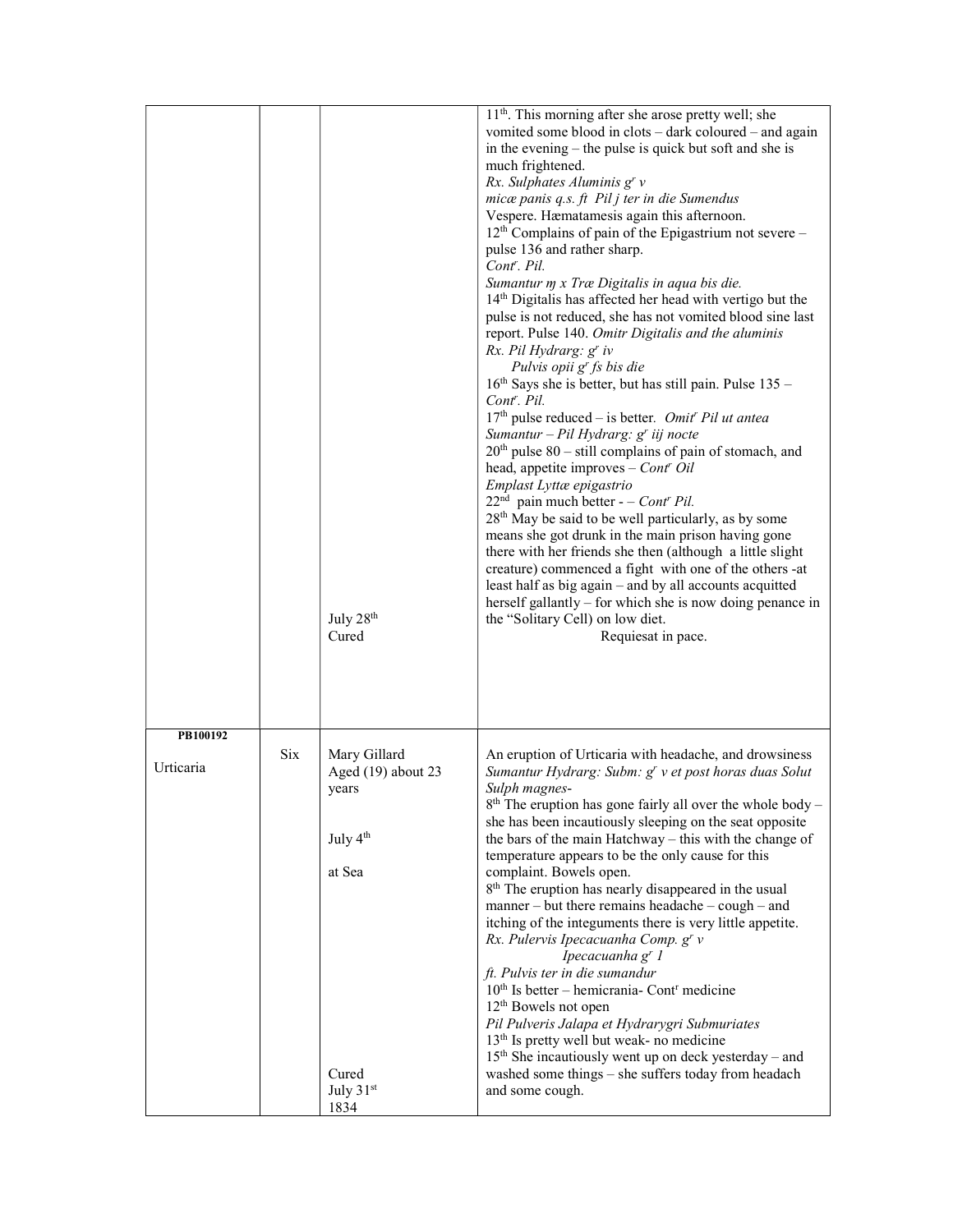|            |       |                                                                                                                          | 16 <sup>th</sup> Is quite well again but weak - Preserved meats<br>thrice each week.<br>24. Is now pretty strong - She nearly lost her life today<br>whilst sitting at work by the Capstan one of the<br>Cannonades which had been cast loose, and not secured-<br>fetched way to leeward – and caught her clothes<br>dragging her with it $-$ it was caught by one or two of the<br>people – and she was extricated – her side is hurt and her<br>left thigh, but not of any consequence. Fomentations.<br>28 <sup>th</sup> Is able to go about again.<br>31 <sup>st</sup> Cured.                                                                                                                                                                                                                                                                                                                                                |
|------------|-------|--------------------------------------------------------------------------------------------------------------------------|-----------------------------------------------------------------------------------------------------------------------------------------------------------------------------------------------------------------------------------------------------------------------------------------------------------------------------------------------------------------------------------------------------------------------------------------------------------------------------------------------------------------------------------------------------------------------------------------------------------------------------------------------------------------------------------------------------------------------------------------------------------------------------------------------------------------------------------------------------------------------------------------------------------------------------------|
| PB100193   | Seven | Mary Wait<br>Aged (22) about 29<br>years<br>Prisoner<br>At Sea<br>July 8 <sup>th</sup> 1834<br>Cured<br>July24th<br>1834 | Complains of Diarrhoea<br>Haust. Rhei = Træ Opii $m$ xv<br>$9th$ Severe pain over the whole of the abdomen – Bottles<br>of hot water – Haust Rhei ut heri<br>Thursday 10 <sup>th</sup> purging ceased, a little pain of umbilical<br>region. Continue the hot water in bottles<br>Rx. Pulveris Rhei g' xv<br>Magnes<br>3f <sub>S</sub><br>Aqua menth $\tilde{Z}$ ifs<br>ft Haust statim Sumendus<br>$12th$ The Diarrhoea has ceased – pulse 92 – has pains of<br>limbs and head<br>Sumantur Pulveris Ipec: C. gr x hora somni Sumendus<br>15 <sup>th</sup> Much better no medicine<br>$18th$ Some pain of the head and stomach – I do not think<br>my fat friend Mary - would have any objection to remain<br>in the Hospital during the voyage.<br>Sumantur Pil: Hydrarg: g' iij bis in die<br>24th Cured.                                                                                                                       |
| Rheumatism | Eight | Ann McKenna<br>Aged 25 years<br>Prisoner<br>July 8 <sup>th</sup> 1834<br>August 1st 1834<br>Cured                        | General Pain of the joints and back.<br>Pil Jalap č Hydrarg: Submur:<br>$9th$ Continues much the same with some headach –<br>bowels open. Pulveris Ipecacuanha C. g' vij bis in die<br>10 <sup>th</sup> Pulse not mush disturbed headach better. Cont'.<br>$11th$ Pulveris Ipecac Comp. $gr$ v<br>Ipecacuanha g' i<br>Hydrargyi Submur gr 1/2<br>ft pulvis ter in die Sumendus<br>12 <sup>th</sup> Less headach; severe pain of the limbs and loins -<br>Cont <sup>r</sup> .<br>$14th$ Considerably better – pulse 92 – Cont <sup>r</sup> .<br>$15th$ purged four times during the night pulse $108 -$<br>headach. nihil<br>16th Better pulse 90 -skin natural<br>Vin Colchici $\overline{z}$ fs ter in die.<br>$20th$ The Colchicum appears to have a good effect –<br>Contr.<br>$24th$ pains removed – debility – Cont' Colch. Preserved<br>meats.<br>28 <sup>th</sup> Pil Scammon No. ij<br>August 1 <sup>st</sup> Quite well. |

PB100195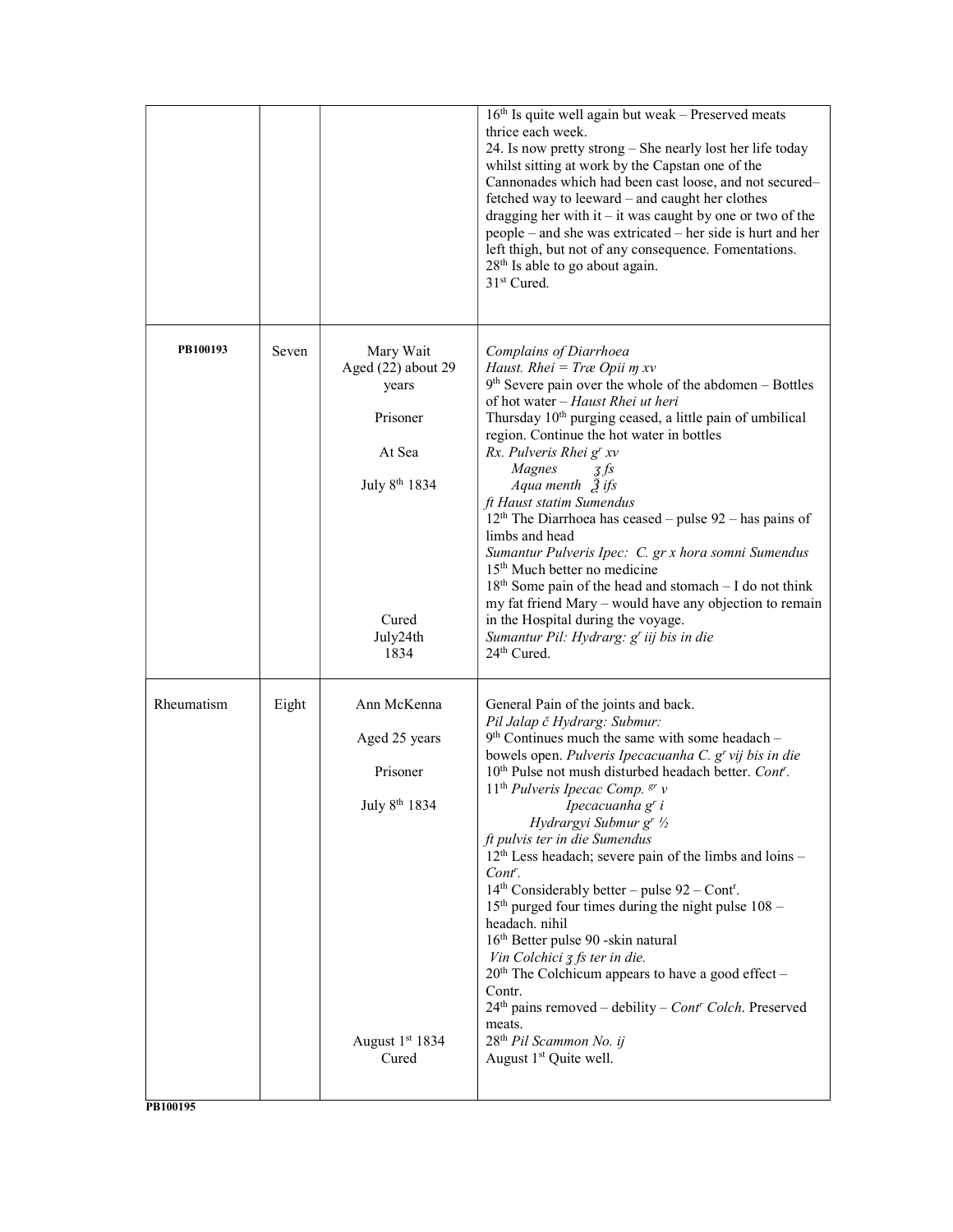## GENERAL REMARKS

Owing I believe to some alterations, which it was determined to make in the prison after the ship had been fitted in the usual manner; no prisoners were sent on board until the  $5<sup>th</sup>$  of April, and the whole amounting to one hundred and fifty -one women, besides twenty children were received by the 16<sup>th</sup> except one who was sent from the Hospital at Woolwich where she had been left sick, who was embarked on the 22<sup>nd</sup>. The ship remained at Woolwich until the 3 rd May.

The prisoners came on board in small numbers – at different times, and as some came from considerable distance (York for example) they are often much fatigued and not infrequently have Catarrhs but there were not any of such severity as to render confinement to be necessary nor of sufficient interest to detail in this Journal. I have thought it right to give a very full account of Mary Creed (Case No 1) although the case can hardly be considered a medical one of any importance - because had anything happened to her on the voyage blame might have attached to me for carrying her.

In the first week after leaving the river, the ship was slowly proceeding down Channel with light winds. So soon as we opened the Western Ocean, and had a head on sea – the "Edward" owing principally to hr great height and comparative shortness laboured beyond any thing I could have fancied; the prisoners and passengers all became sea-sick - many of them remained so for several weeks.

The prevailing complaints during this and the succeeding month June–(beside the seasickness) was intense headach generally without excitement – sometimes complicated with Constipation, and very frequently appearing to have its origin in the motion of the vessel. For this I tried a vast number of remedies -viz- Saline draughts – Camphor and opium – purgatives ammonia, Blisters and bleeding – the very number of my remedies proved how little good resulted from any one. Ammonia dissolved in Camphor mixture and given in a state of effervescence with Citric Acid had I think the preference.

Obstipations also are more than common, they are general, indeed in many instances the women permit constipations to a length quite astonishing – fourteen days for example without complaining or perhaps feeling any great inconvenience – Croton Oil was very frequently necessary- to remove the tendency Infusion of Gentian with a little Epsom Salts dissolved in it – taken two or three times in the day.

Syncope at night when sent below into the prison, and Hysteria fracas also frequent – I have found the greatest benefit from cold ablutions in the former cases – the latter are for the most part in such young girls as have been formerly subject to the complaint.

Although there was a great deal of slight diseases during those two months yet they have afforded a meagre detail. The case of most severity was No 3 in which, and in No 4 Digitalis exerted a very beneficial effect over the pulse, much more so than I have usually witnessed.

In the early weeks of July the temperature became more moderate, the evenings cool and occasionally we have a damp cold day – the cases of Syncope and Hysteria are much less common, and the Cephalalgias have in a great measure ceased – and altogether a beneficial change had taken place – by the end of the month we had got round the Cape of Good Hope and Symptoms of Scurvy were beginning to manifest themselves no doubt occasioned by the damp and wet of the prison. The ship is so high out of the water and altogether in my opinion unfit for such a service the works and strains on her upper deck and poop so much [that?] the pitch and oakum actually bulge out of the water way seams, or are pound to dust in them. So that rain or spray finds an easy passage into the prison. The old and infirm women are those who show symptoms of the disease – but the cases are few and slight.